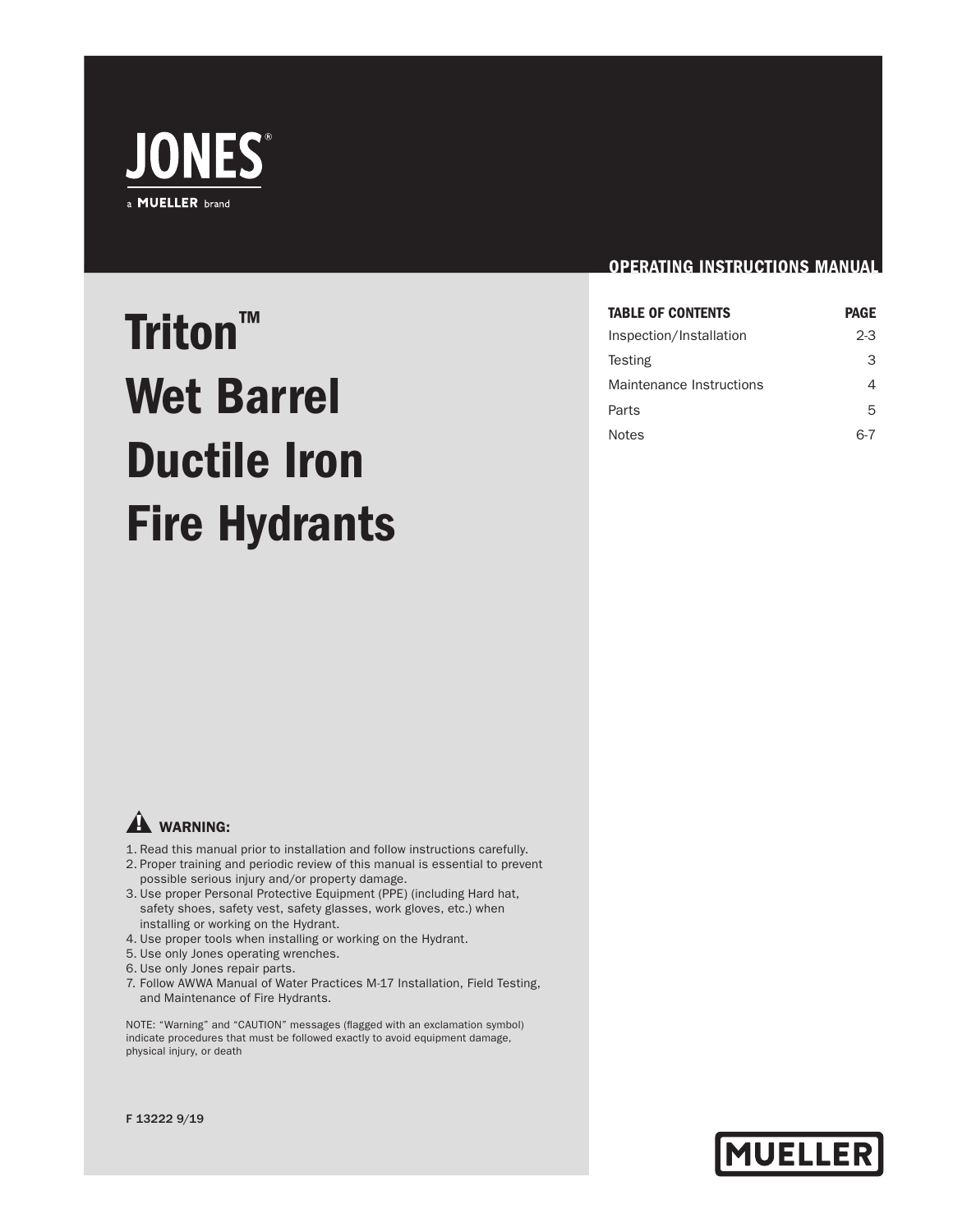# JONES® TRITON™ WET BARREL FIRE HYDRANTS

#### GENERAL INSPECTION

#### Inspection

Prior to installation, hydrants must be inspected at the time of delivery to ensure there is no damage related to shipping and handling. Upon delivery, verify compliance with required specifications to include:

- · Correct model hydrant
- · Correct operating nut size and shape on stem & cap
- · Correct size outlet nozzles
- · Correct inlet flange bolt pattern

#### INSTALLATION

Proper installation and selection of the hydrant location will ensure many years of service with minimal maintenance.

A primary consideration to prevent damage to the hydrant while in service is locating the hydrant to avoid impact by vehicles and roadway equipment. Where a code or Municipal specification for curb set-back is not present, the recommended curb set-back (AWWA M17) is 2 ft. minimum from the face of the curb to the nearest point on the hydrant. In rural areas where no curb is present, use a larger set-back, ensuring the hydrant is accessible to firefighting equipment. When installing a Jones Tell-TaleTM break check traffic valve, a concrete thrust collar with minimal dimensions of 2 feet diameter and 6 inches thick must be installed at the ground bury line to absorb the potential shock of a traffic impact. Poor loadbearing soil conditions may warrant a larger thrust collar. The inlet main should be supported by firm footings to ensure settling or sinking of the hydrant does not occur.

Connect the hydrant to a water main intended to provide adequate fire hydrant flow volume. Refer to AWWA C600, "Standard for Installation of Ductile-Iron Water Mains and Their

The hydrant will arrive with each valve in the closed position. Each valve stem should be cycled from closed to full open and back to closed to ensure no damage occurred during shipment. If the stem is difficult to operate, repairs are needed. All external bolts and nuts should be tight.

Each hydrant is shipped with an inlet flange cover in place. If this cover is damaged or has been removed, visually inspect the inside of the

hydrant from the inlet flange to ensure no foreign material or debris has entered the hydrant Recover the inlet flange until time of installation.

All inspected hydrants that will not be immediately installed should have valves closed, nozzle caps secured, and inlet covered.



Appurtenances", and local fire codes for fire authority requirements. Always ensure an isolation valve is located between the hydrant and the main to permit the water supply to be cut-off for maintenance.

Install the hydrant as plumb (vertical) as possible, allowing adequate clearance at the ground bury line to access flange bolts. The pumper

outlet nozzle should face the curb without obstructions by light poles, signs, benches or other obstacles that may prevent direct access to the pumper nozzle from the street. Additionally, there should be no obstructions that prevent quick access and operation of nozzle caps and stems.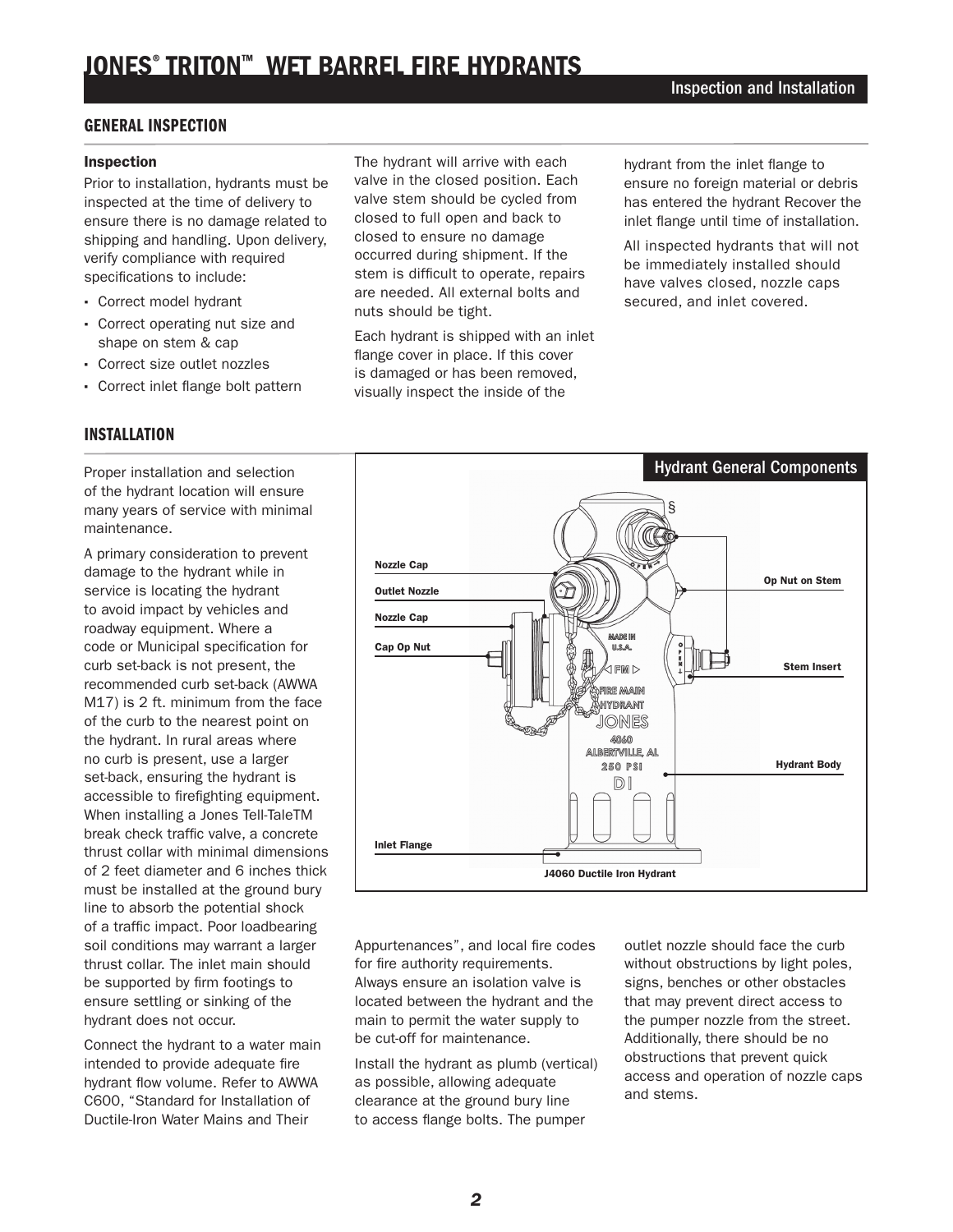# JONES® TRITON™ WET BARREL FIRE HYDRANTS

#### INSTALLATION (CONTINUED)

Following installation, the hydrant should be flushed to remove any foreign material and disinfectant chemicals. When closing the valves of newly installed hydrants, watch for debris or objects that may become

wedged in the valve opening. Also after installation of the hydrant, ensure all caps are tight enough to prevent removal by hand and the auxiliary valve is in the full open position. Initiate a record of the

hydrant to include the following essential information: location of hydrant, location of auxiliary valve, date of installation, type & model hydrant, size of nozzle outlet & op nuts and, if available, flow data.

#### **TESTING**

#### Pressure Testing at Main Line Pressure

The following procedure is for pressure testing a hydrant for leaks at line pressure following maintenance repairs or the installation of a new hydrant.

1. With the auxiliary valve closed, remove the top nozzle cap and slightly open the top valve.

2. Slowly open the auxiliary valve and allow any air in the system to escape from the top nozzle valve opening.

3. After all the air has escaped from the hydrant (evidenced by water coming out of the top nozzle outlet), close the top outlet valve and completely open the auxiliary valve.

#### $\triangle$  CAUTION: Trapped air in a water system can become compressed and present a safety hazard.

4. With all caps removed and the hydrant pressurized to line pressure, visually inspect for leaks at the flange joint, outlet nozzles, valve discs, and stem inserts around the stem.

*NOTE: Before leaving the factory,* 

#### *all hydrants are pressure tested at 500psig (standard model) or 700psig (HP model).*

5. If leaks are observed, repair or replace faulty component and re-test to ensure hydrant is leak free.

#### Testing at Pressures Above Main Line Pressure

The following procedure is for pressure testing a hydrant above line pressure. This test may be performed to verify that hydrant is leak free at the rated working pressure (i.e., 250 or 350psig).

1. With all nozzle caps removed. connect a water pressure test pump to a lower outlet nozzle.

2. Ensure there is no trapped air in the hydrant by slightly opening top valve. Close valve after all air has escaped and only water comes out of top nozzle outlet.

3. Close the auxiliary valve to isolate hydrant and open the hydrant outlet valve connected to the test pump.

4. Following the pump manufacture's directions, pump to the required test pressure.

#### $\hat{A}$  CAUTION: Trapped air in a water system can become compressed and present a safety hazard.

5. With all caps removed, and the hydrant pressurized, visually inspect for leaks at the flange joint, outlet nozzles, valve disc's, and stem inserts around the stem

#### *NOTE: Before leaving the factory, all hydrants are pressure tested at 500psig (standard model) or 700psig (HP model).*

6. If leaks are observed, repair or replace faulty component and re-test to ensure hydrant is leak free.

7. Close outlet valve at test pump and open auxiliary valve to return hydrant to service.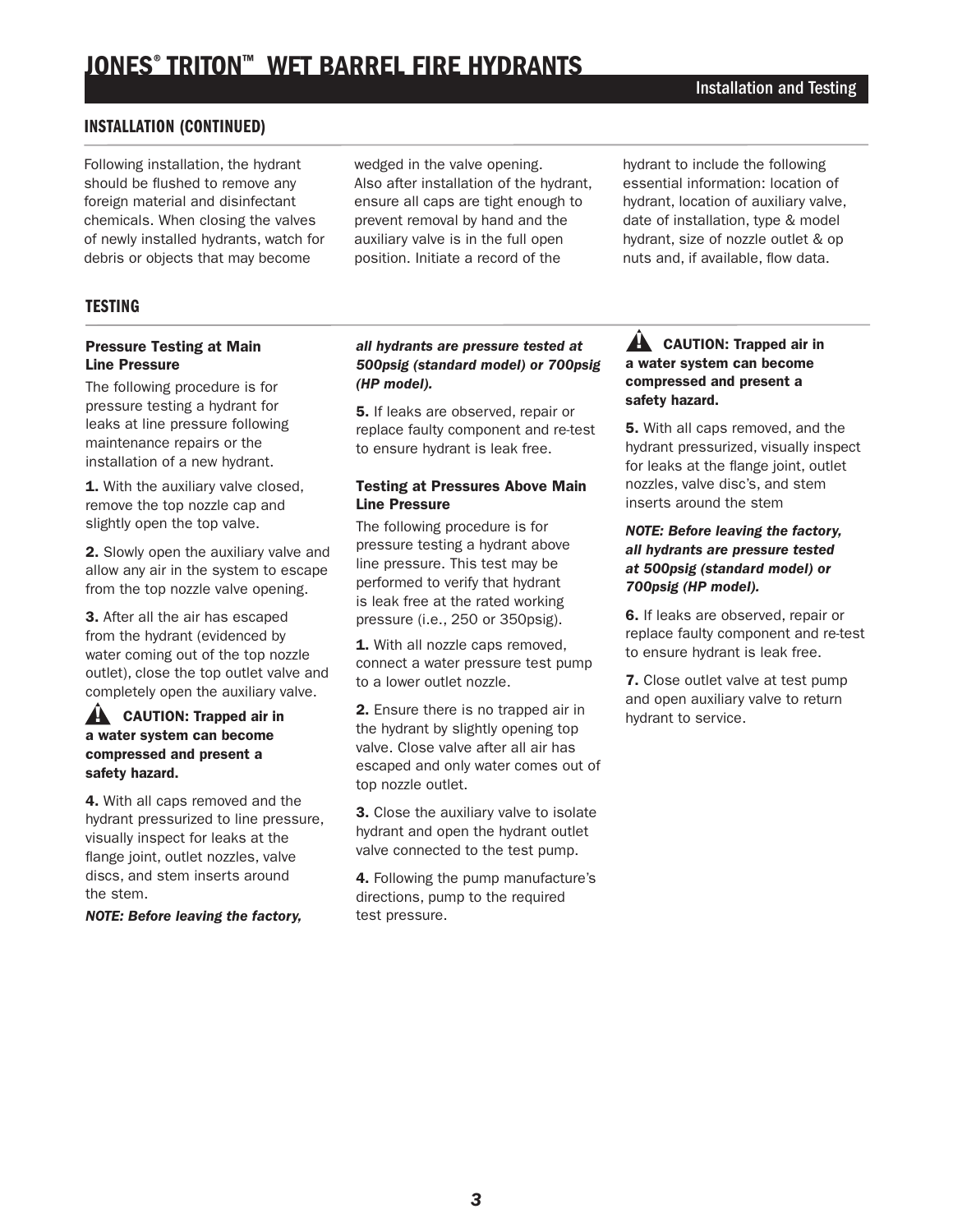### ROUTINE MAINTENANCE

To ensure the hydrant is in proper working condition when needed, a routine inspection and maintenance program should be implemented and followed. Hydrants should be inspected and exercised at least annually. A record should be kept on the performance of routine maintenance, findings during inspection, and recommended actions. Flow measurements should be periodically recorded for each hydrant (refer to AWWA M17 for flow measurement procedures). Inspection and maintenance crew should carry spare parts such as chains and caps to perform simple repairs. Local fire code and fire authority guidelines should be followed at all times. The following guidelines should be carried out by authorized and trained personnel.

1. With caps removed, visually inspect hydrant inlet flange joint, outlet nozzles, valve seats, and stem inserts for leaks. If leaks are present, attempt to correct the leak by tightening the component. If leak is not resolved, mark hydrant for follow-up repairs.

2. Inspect cap chains and cap rings for binding. Cap rings should rotate freely.

3. Inspect outlet nozzle threads for damage or foreign material buildup. If needed, clean threads and recoat with a non-toxic, anti-seize lubricant. Clean cap threads and ensure cap vent hole is open.

4. Note any paint condition that may require follow-up coating. For ductile iron hydrants, there should be no bare metal exposed.

**5.** Close auxiliary valve to isolate hydrant.

6. With hydrant isolated from line pressure, fully open and close each valve two times, or until valve stem moves freely. The valve stem and mating components are made of corrosion resistant material. Some hard water conditions will cause deposits to accumulate. Exercising the stem will clear the deposit.

7. Visually inspect the valve disc from the outlet nozzle opening. The disc material should not be indented by the seat more than  $\frac{1}{8}$ ". If damage has occurred to the disc or excessive indention is observed, mark hydrant for follow-up repairs.

8. Close all hydrant valves, leaving the top outlet valve slightly open to allow air to vent when water is restored to the hydrant.

9. Slowly open the auxiliary valve.

10. When all air has evacuated the hydrant (evidenced by water coming out of the outlet nozzle), close the hydrant outlet valve.

11. Attach a short length of hose to allow water to run onto the street, or attach a diffuser nozzle. Operate hydrant valve through one full cycle. Repeat for each outlet nozzle. Use caution to avoid soil erosion.

12. Close each valve and tighten each nozzle cap so that the caps may not be removed by hand.

13. Ensure the auxiliary valve is fully opened.

14. Record inspection and required follow-up actions (if needed).

15. Return hydrant to service.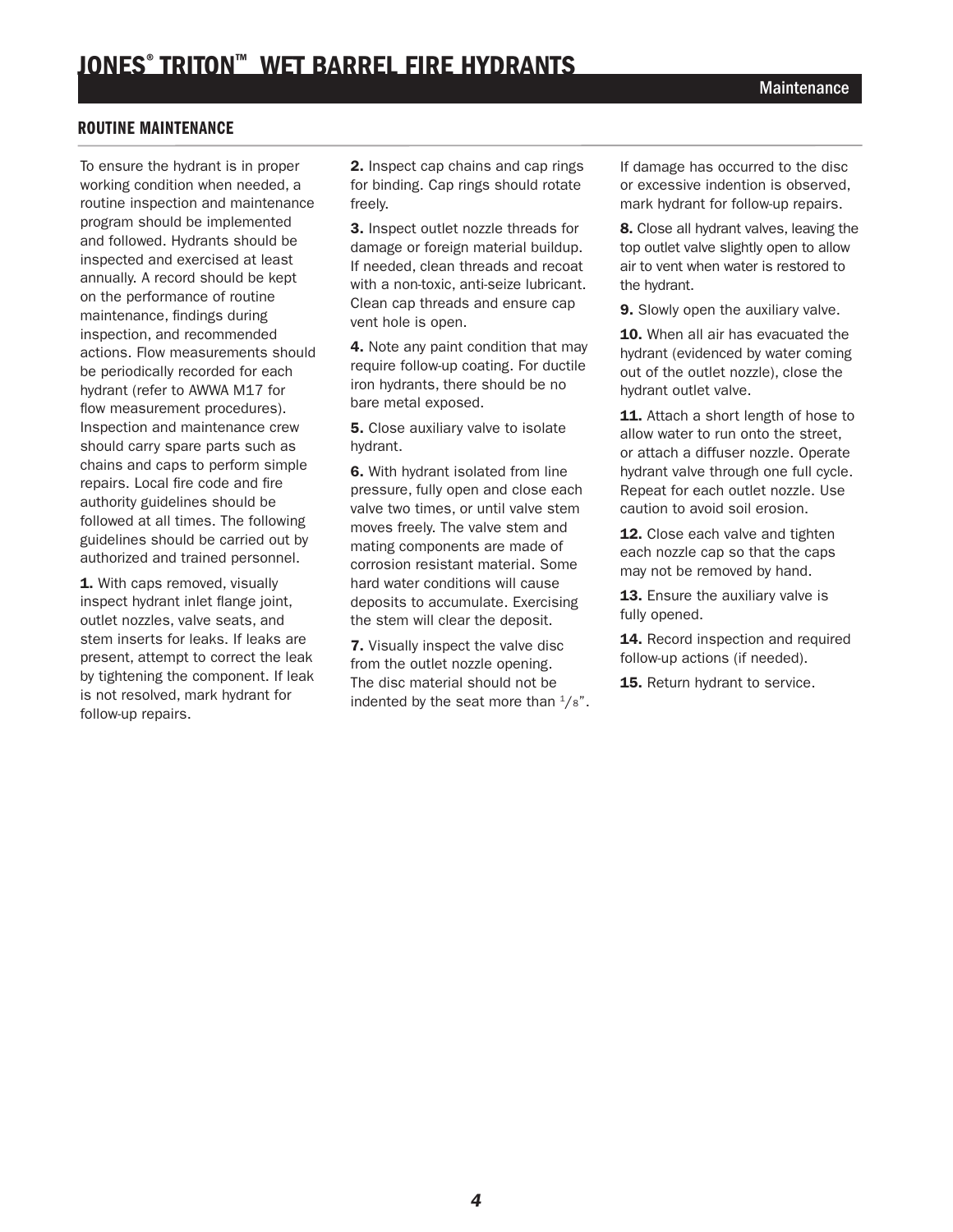## JONES® TRITON™ WET BARREL FIRE HYDRANTS



| שו             | DESCRIPTION                 | IVIALE KIAL            |
|----------------|-----------------------------|------------------------|
| $\mathbf{1}$   | <b>Hydrant Body</b>         | Ductile Iron           |
| $\overline{2}$ | Nozzle Insert               | Brass ASTM B584        |
| 3              | Hose Cap                    | Cast Iron              |
| 4              | <b>Hydrant Stem</b>         | Brass ASTM B584        |
| 5              | Stem Locknut                | Brass ASTM B584        |
| 6              | <b>Beveled Hydrant Disc</b> | <b>BUNA-N</b>          |
| $\overline{7}$ | <b>Hydrant Disc Locknut</b> | Brass ASTM B584        |
| 8              | Stem Insert                 | Brass ASTM B584        |
| 9              | Pent Nut                    | Brass ASTM B584        |
| 10             | Pent Nut Retainer           | Brass ASTM B62         |
| 11             | <b>Hydrant Disc Holder</b>  | Brass ASTM B584        |
| 12             | Nozzle Gasket               | Neoprene               |
| 13             | Nozzle Insert O-Ring        | <b>BUNA-N</b>          |
| 14             | Stem Insert 0-Rings         | <b>BUNA-N</b>          |
| 15             | Locknut Retainer Pin        | <b>Stainless Steel</b> |
| 16             | Stem Locknut Retainer Screw | <b>Stainless Steel</b> |
| 17             | Stem Seal O-Rings           | <b>BUNA-N Rubber</b>   |
| 18             | Chain Ring                  | Steel                  |
| 19             | Chain                       | Steel                  |
| 20             | S-Hook                      | <b>Steel</b>           |

Parts